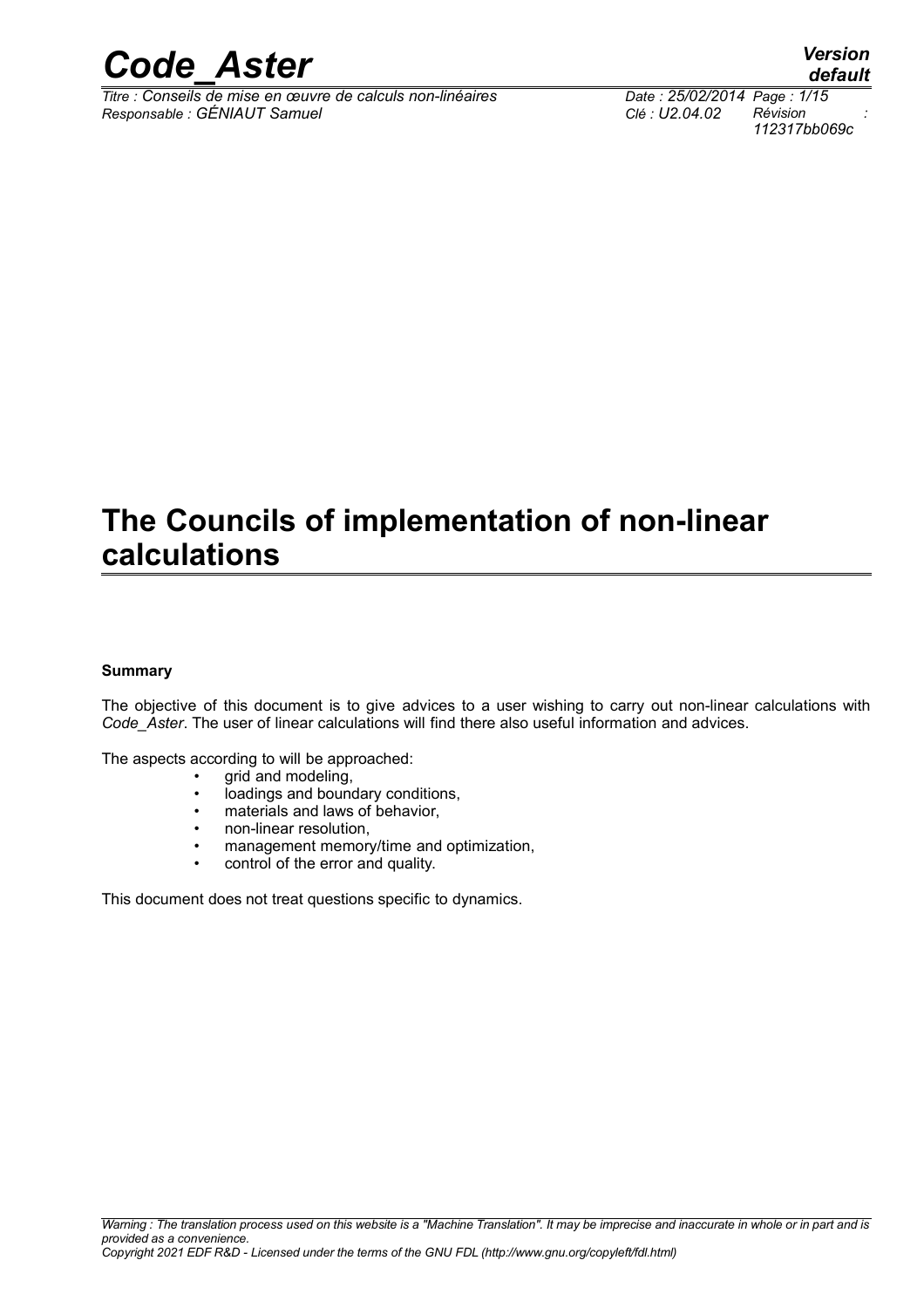*Titre : Conseils de mise en œuvre de calculs non-linéaires Date : 25/02/2014 Page : 2/15 Responsable : GÉNIAUT Samuel Clé : U2.04.02 Révision :*

*112317bb069c*

### **1 Grid and modeling**

The choice of the finite elements influences directly the solution. By choice, one hears the choice of the degree of the approximation element-finish as well as the choice of a formulation. The degree of the approximation being generally connected to the degree of the meshs, the paragraphs according to treat choice of the degree of the grid and the choice of a formulation element-finish, with a particular point for the problems of incompressibility.

#### **1.1 General information on the choice of the degree of the grid and the choice of the finite elements**

In a general way, the use of a linear grid is advised in thermics and the use of a quadratic grid is advised in mechanics. The order CREA\_MAILLAGE (LINE\_QUAD and QUAD\_LINE) allows to pass from a linear grid to a quadratic grid and vice versa, but does not allow to generate quadratic elements on curved board. It is preferable besides to directly generate the quadratic elements with the tool for grid (the module of grid of Salomé-Meca for example). For the breaking process, the use of elements of Barsoum in bottom of crack improves quality of the result (order MODI\_MAILLAGE / NOEUD\_QUART).

The choice of the finite elements is carried out in the order AFFE\_MODELE. In thermics, it is advised to use lumpés elements ( $DIAG)$ . In mechanics, the finite elements classically used are the isoparametric elements ( $3D$ ,  $D$  PLAN, C\_PLAN, AXIS). However, these elements are badly adapted to the quasi-incompressible problems. The choice of a formulation answering this problem is the object of the following paragraph.

For more details, to see [\[U2.01.10\] "Note of use on the choice of the finite elements"](http://www.code-aster.org/V2/doc/default/fr/man_u/u2/u2.01.10.pdf)

#### **1.2 Choice of a formulation to deal with the quasi-incompressible problems**

A problem is quasi-incompressible if the Poisson's ratio is close to 0.5 ( $v > 0.45$ ) or if the rate of plastic deformations is high. That results in an oscillation of the trace of the constraints. There exist 6 formulations to deal with this problem in *Code\_Aster* whose choice depends on the type of meshs, of the model of deformation and the ratio quality/cost calculation.

The possible formulations are:

- in small deformations: SI, INCO UP, INCO UPG, INCO UPO
- in great deformations: INCO\_UP, INCO\_UPG.

All the formulations are compatible with modelings  $3D$ ,  $D$  PLAN and AXIS but in plane constraints  $(C<sub>PLAN</sub>)$  only the under-integrated formulation ( $(SI)$  is possible.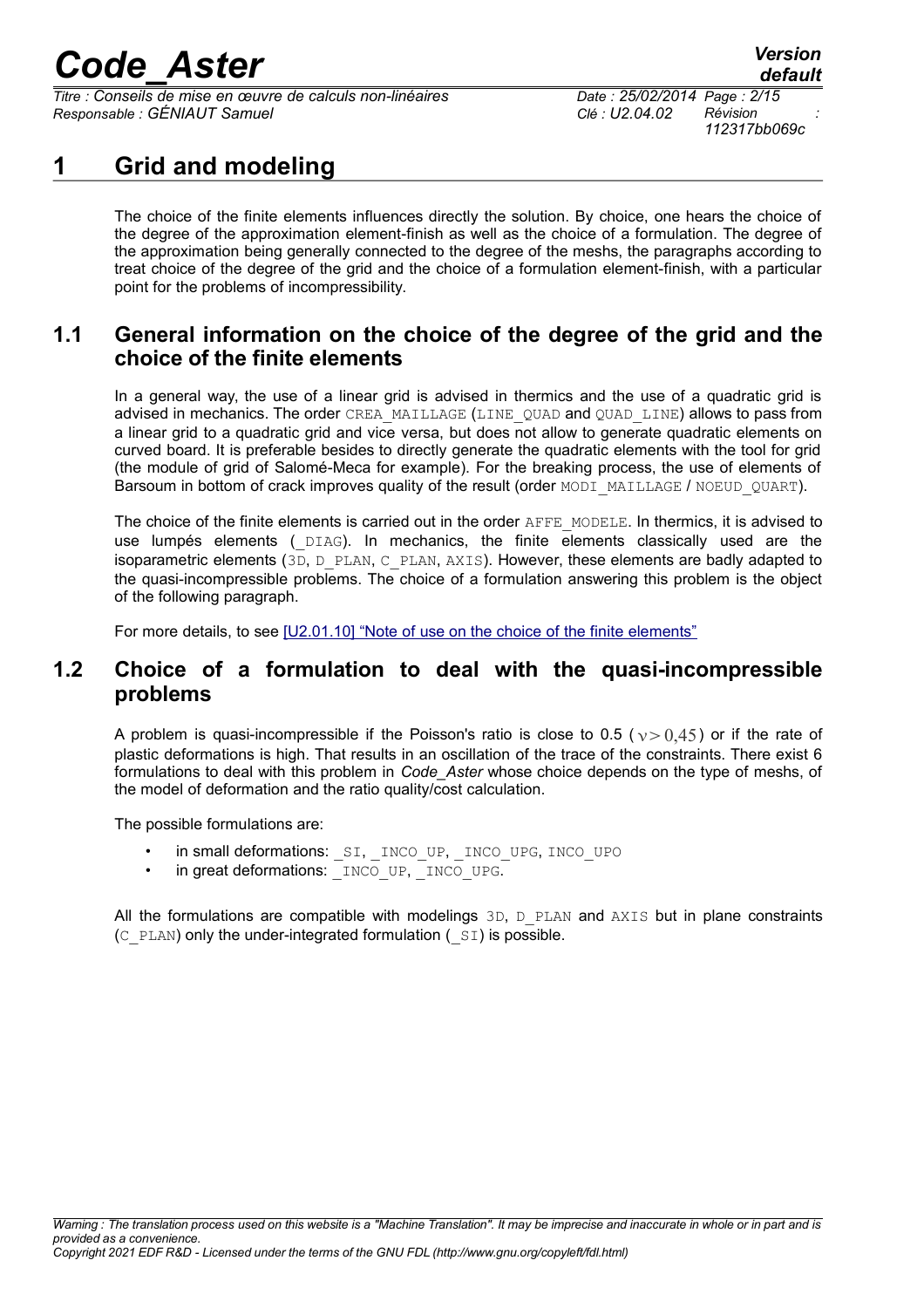$\frac{1}{\text{Time :} \text{Conseils}}$  de mise en œuvre de calculs non-linéaires *Responsable : GÉNIAUT Samuel Clé : U2.04.02 Révision :*

*112317bb069c*

The table below has compatibility between quasi-incompressible and standard formulation of meshs (limited to the principal meshs 3D).

|         | SI | INCO UP | INCO UPG | INCO UPO |
|---------|----|---------|----------|----------|
| HEXA20  | Х  |         | Х        |          |
| PENTA15 |    | X       | X        |          |
| PYRAM13 |    |         |          |          |
| TETRA10 | X  | X       | X        |          |
| HEXA8   | х  |         |          | v        |
| PENTA6  |    |         |          |          |
| PYRAM5  |    |         |          |          |
| TETRA4  |    |         |          |          |

In the case general, it is thus necessary to mix various formulations to cover all the types of meshs (for example, as no formulation manages the meshs PYRAM13, it is also necessary to affect an isoparametric modeling).

If one remains in small deformations, it is advised to use a mixture of formulations (grid which can comprise several types of meshs):

|                                                     | quality  | cost    |
|-----------------------------------------------------|----------|---------|
| MODELISATION= ('3D', '3D INCO UPG', '3D INCO UPO')  | $^{+++}$ | $+ + +$ |
| MODELISATION= ('3D', '3D INCO UP', '3D INCO UPO')   | $^{++}$  |         |
| $ MODELISATION= ('3D', '3D SI'$<br>, '3D INCO UPO') |          |         |

For more details, to see [\[U2.01.10\] "Note of use on the choice of the finite elements"](http://www.code-aster.org/V2/doc/default/fr/man_u/u2/u2.01.10.pdf)

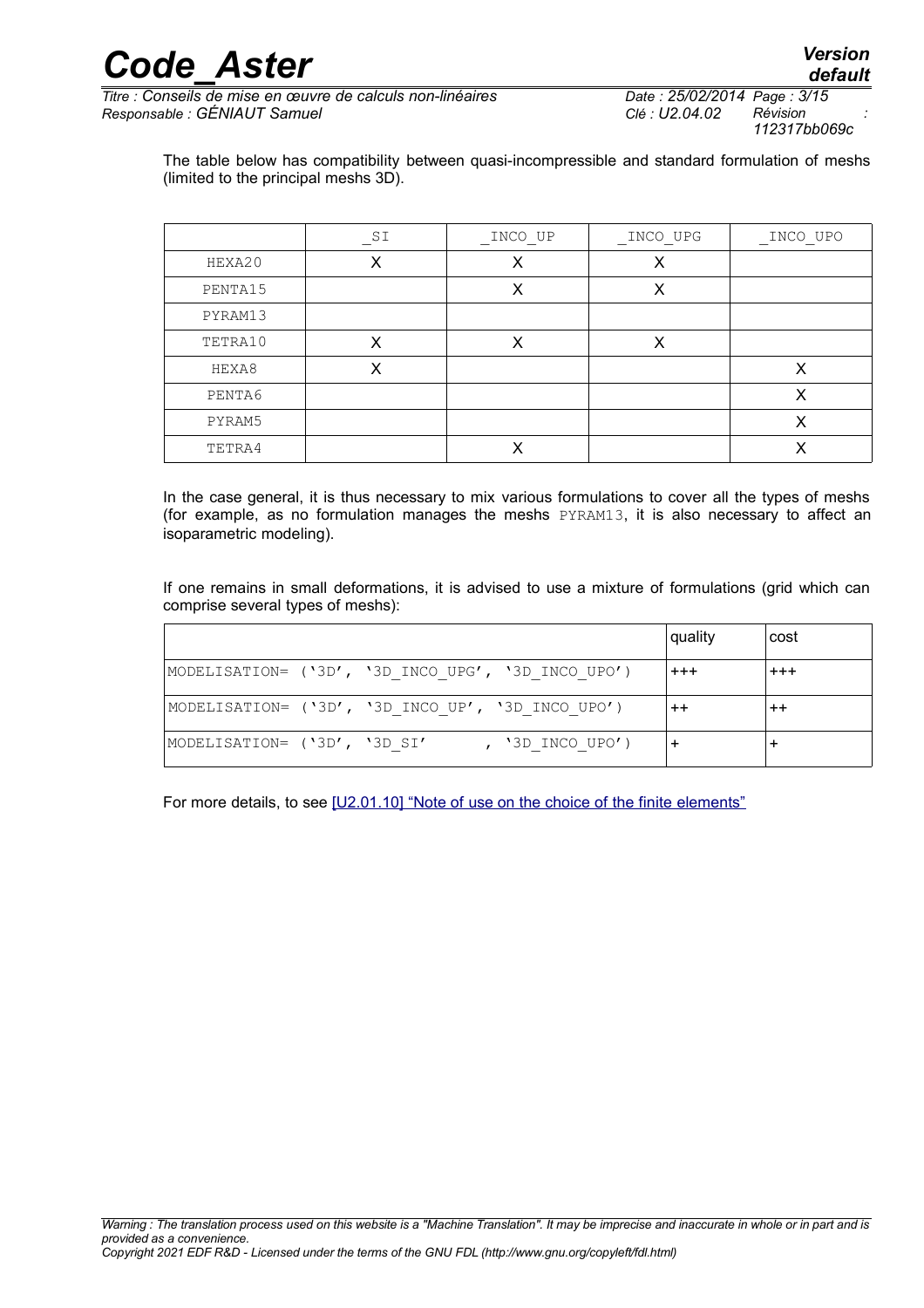*Titre : Conseils de mise en œuvre de calculs non-linéaires Date : 25/02/2014 Page : 4/15 Responsable : GÉNIAUT Samuel Clé : U2.04.02 Révision :*

### **2 Loadings, boundary conditions, conditions initial**

#### **2.1 Heart of the problem**

The loadings and boundary conditions are important for a good modeling. Their influence on the results is most of the time direct, so that one can check their application by a simple preliminary calculation, for example using MECA\_STATIQUE, or by visualizing the boundary conditions *via* the keyword CONCEPT of IMPR\_RESU with the format MED.

With regard to the boundary conditions, it is often a question of introducing the minimum of it to block displacements of rigid solid, therefore to avoid having floating bodies in the structure, which would cause a null pivot or a singular matrix at the time of the resolution.

Certain boundary conditions are non-linear, for example the unilateral contact. Their checking cannot thus be made using the first linear calculation ( MECA\_STATIQUE ): the various objects in contact should not have rigid movement of body [\[U2.04.04\] Note of use of the contact.](http://www.code-aster.org/V2/doc/default/fr/man_u/u2/u2.04.04.pdf) If it is the case, one can to avoid the worthless pivots by adding discrete elements (springs) of low rigidity.

The loadings (other that blockings) can consist either of imposed conditions of displacement, or in imposed efforts, or of standard imposed initial field.

In all the cases, it is important to represent reality well. One will be able to use with profit the conditions of symmetry or antisymetry [1].

In a general way, a condition of type imposed displacement does not provide the same results as a condition of the type forces imposed: a displacement imposed on part of the border imposes that displacement (imposed) is constant spaces some on this part, therefore brings rigidity, even of the singularities. Let us take the example of the punching of a solid mass: the displacement imposed on the edge of the induced punch of the singularities of constraints of comparable nature that those which are met at the bottom of a crack.





**Figure 2.1-1: Example of curved force-displacement**

<span id="page-3-1"></span>**Figure 2.1-2: punching with imposed displacement**

<span id="page-3-0"></span>Moreover, for nonlinear calculations, the control of calculation is not the same one: in the event of softening or of limiting load, the loading with imposed force can be illicit (beyond the limiting loading). Let us take for example punching (see [Figure 2.1-1](#page-3-0) and [Figure 2.1-2](#page-3-1) ): the answer in terms of resulting force on the punch according to displacement shows that the more the imposed force approaches the limiting load, the more convergence will be difficult, until being impossible beyond the limiting load. If correct modeling requires to apply an imposed force, the problem can be solved *via* the piloting of the force imposed compared to the displacement of a point or a set of points (method of continuation or length of arc) (see [\[R5.03.80\] Methods of piloting of the loading](http://www.code-aster.org/V2/doc/default/fr/man_r/r5/r5.03.80.pdf) ).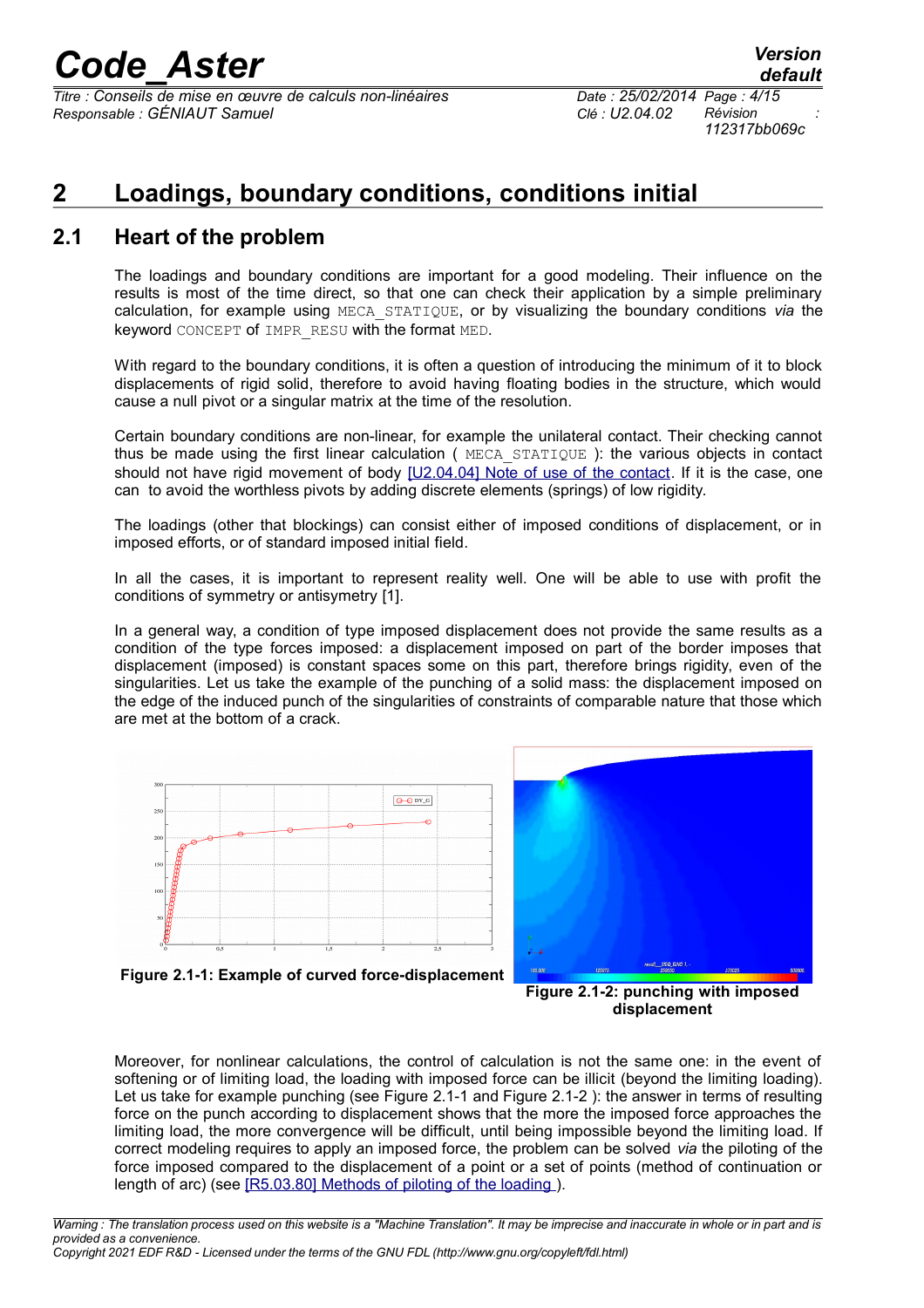*default*

Documentations of use relating to the application of the loadings and boundary conditions are [U4.44.01] [AFFE\\_CHAR\\_MECA](http://www.code-aster.org/V2/doc/default/fr/man_u/u4/u4.44.01.pdf) and [\[U4.44.03\]](http://www.code-aster.org/V2/doc/default/fr/man_u/u4/u4.44.03.pdf) [AFFE\\_CHAR\\_CINE](http://www.code-aster.org/V2/doc/default/fr/man_u/u4/u4.44.03.pdf) .

#### **2.2 Precautions for the application of the loadings**

<span id="page-4-0"></span>It is useful for the application of the loadings to traverse the various keywords of [\[U4.44.01\]](http://www.code-aster.org/V2/doc/default/fr/man_u/u4/u4.44.01.pdf) AFFE CHAR MECA. Attention with the vocabulary, in particular, loadings of the type FORCE FACE, PRES REP, FORCE CONTOUR, FORCE ARETE, FORCE INTERNE, FORCE COQUE, FORCE TUYAU correspond to forces distributed (linear, surface, voluminal) and **are expressed in unit of constraints** (for example of  $Pa$  in unit S.I). Only them FORCE NODALE are expressed in unit of forces ( $N$ ), and forces distributed of beams (FORCE\_POUTRE) in units of force divided by a length.

With regard to the pressures (PRES\_REP, FORCE\_COQUE/PRES), the pressure applied is positive according to the contrary direction of the normal to the element. It is strongly advised to reorientate these normals *via* the operator MODI\_MAILLAGE, keywords ORIE\_PEAU\_\*, ORIE\_NORM\_COQUE.

For the continuous mediums 2D, 3D, the use of specific forces (FORCE\_NODALE) is to be proscribed, because it always involves singularities.

The application of loads function of time can be carried out in two ways:

- maybe by defining constant loads, then by applying a multiplying coefficient function of time to these loads at the time of the resolution (keyword FONC MULT under EXCIT in STAT\_NON\_LINE),
- maybe by directly defining loads function of time via AFFE CHAR MECA F.

If the loadings are of imposed displacements type, those can be introduced either by AFFE CHAR MECA ( $F$ ), that is to say by AFFE CHAR CINE ( $F$ ). The use of this last order allows a time-saver calculation which can be appreciable into non-linear (because she does not add multipliers of Lagrange, there are thus less equations to solve).

The variables of orders are not part of the orders  $AFFE$  CHAR MECA ( $F$ ). They are however, in many modelings, comparable to loadings: for example thermal dilation can with it only generate stress and strain states leading to non-linearities of behavior. The variables of orders are applied via AFFE\_MATERIAU.

It is necessary however to announce here a precaution of modeling concerning these variables of order: indeed, as soon as calculation is incremental, STAT\_NON\_LINE use with each step of time the increment of variable of order to calculate the corresponding deformations (cf for example [\[R5.03.02\]](http://www.code-aster.org/V2/doc/default/fr/man_r/r5/r5.03.02.pdf) [Integration of the relations of elastoplastic behavior of Von Mises\)](http://www.code-aster.org/V2/doc/default/fr/man_r/r5/r5.03.02.pdf). In general, it preferable that at the initial moment, the structure is not forced, not is deformed. If it is not the case, it is necessary to add one preliminary moment where the structure is at rest, to see for example the test FORMA30 [\[V7.20.101\] FORMA30 - Hollow roll thermoelastic.](http://www.code-aster.org/V2/doc/default/fr/man_v/v7/v7.20.101.pdf) In the event of detection of constraints due to the variables of orders at the initial moment one obtains alarm:

---------------------------------------------------------------------------- <A> <MECANONLINE2\_97>:  $-$  > the variables of initial orders induce incompatible constraints: the initial state (before the first moment of calculation) is such as the variables of order (temperature, hydration, drying…) lead to not balanced constraints. - > Risk & the Council: in the case of an incremental resolution, one considers only the variation of the variables of order between the previous moment and the current moment. One thus does not take into account possible incompatible constraints due to these initial variables of order. To take account of these constraints you can: – to start from one former fictitious moment where all the variables of order are worthless or equal to the values of reference – to choose adapted values of reference For more information, to see the documentation of STAT\_NON\_LINE (U4.51.03) keyword EXCIT, and test FORMA30 (V7.20.101). ----------------------------------------------------------------------------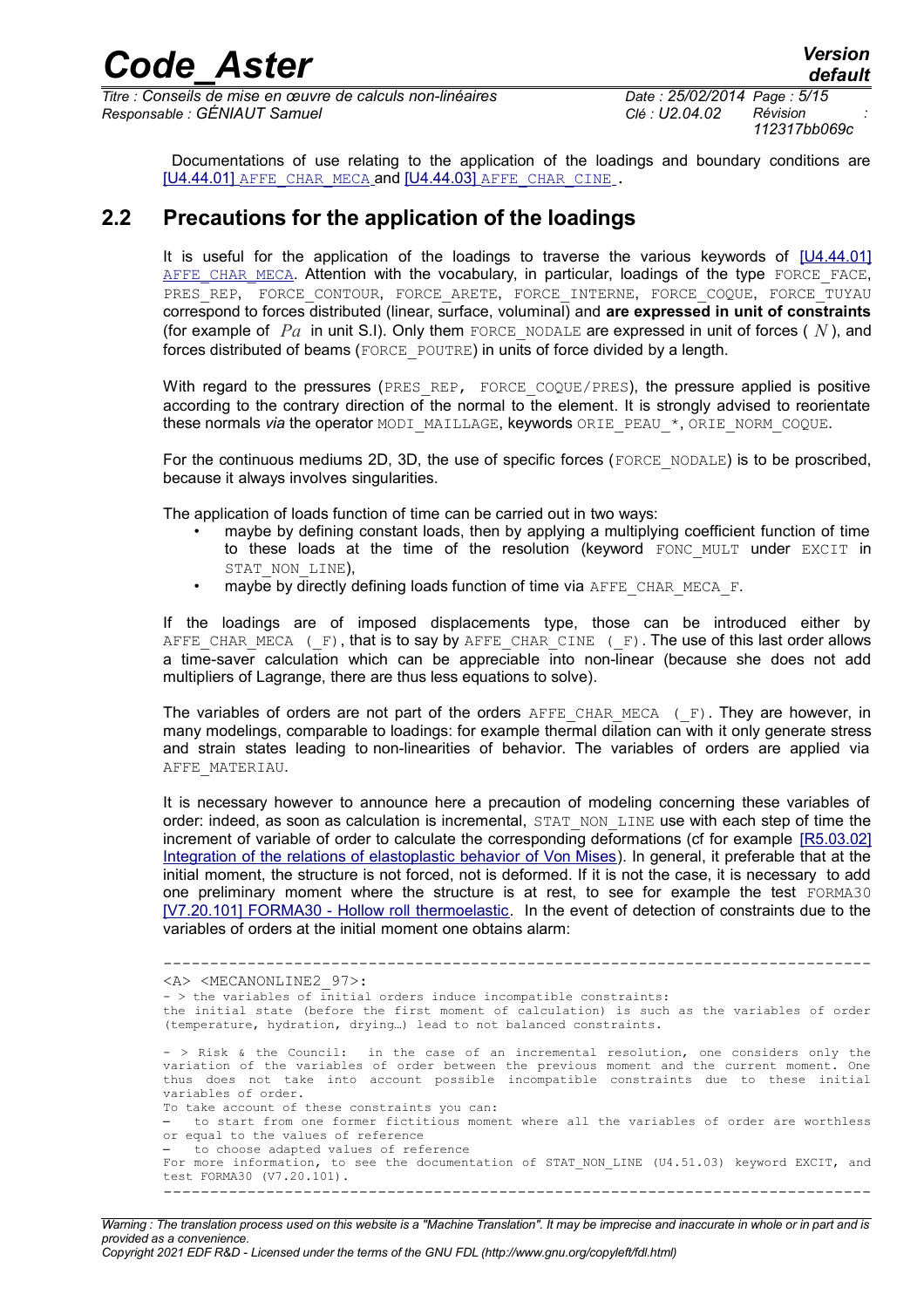*Titre : Conseils de mise en œuvre de calculs non-linéaires Date : 25/02/2014 Page : 6/15 Responsable : GÉNIAUT Samuel Clé : U2.04.02 Révision :*

*112317bb069c*

### **2.3 Various types of boundary conditions**

The boundary conditions simplest are mainly used to introduce conditions of symmetry, on the one hand, and to prevent the movements of rigid solid, on the other hand. When they are of standard imposed degree of freedom, one can use is AFFE CHAR MECA, that is to say (to optimize time calculation) AFFE CHAR CINE [\[U2.01.02\] Note of use of the boundary conditions treated by](http://www.code-aster.org/V2/doc/default/fr/man_u/u2/u2.01.02.pdf) [elimination.](http://www.code-aster.org/V2/doc/default/fr/man_u/u2/u2.01.02.pdf)

A methodological council: it is always preferable to rather apply the boundary conditions to groups of meshs than to groups of nodes or lists of nodes or meshs. Indeed, the groups of meshs correspond to geometrical zones, and are preserved at the time of a refinement of the grid (manual or using Lobster), whereas the groups of nodes are modified. This is why in AFFE CHAR MECA the keyword DDL IMPO, FACE IMPO, LIAISON UNIF, like all the keywords of AFFE CHAR CINE comprise the keyword GROUP MA, to thus privilege.

It is sometimes necessary to impose linear relations between degrees of freedom. Keywords  $LIAISON*$  of AFFE\_CHAR\_MECA allow to introduce this kind of relation. The elementary relations can be defined using LIAISON DDL, but that becomes tiresome if them equations to be written are numerous. Features moreover high level are available, for example:

- LIAISON SOLIDE to rigidify part of the structure, (in small deformations and small displacements only) [\[R3.03.02\] Conditions of solid connection of body](http://www.code-aster.org/V2/doc/default/fr/man_r/r3/r3.03.02.pdf) ;
- LIAISON UNIF to ensure that part of the border will keep same displacement (unknown a priori); [\[U4.44.01\]](http://www.code-aster.org/V2/doc/default/fr/man_u/u4/u4.44.01.pdf) [AFFE\\_CHAR\\_MECA](http://www.code-aster.org/V2/doc/default/fr/man_u/u4/u4.44.01.pdf)
- LIAISON MAIL, LIAISON GROUP to connect two edges,
- and other specific keywords of AFFE\_CHAR\_MECA.

Moreover it is possible to connect (to the energy direction) modelings of different nature, via LIAISON ELEM and several options (in small deformations and small displacements only)

- '2D\_POU', '3D\_POU', beams or discrete with elements 2D or 3D [\[R3.03.03\] Connections](http://www.code-aster.org/V2/doc/default/fr/man_r/r3/r3.03.03.pdf) [2D-beam and 3D-beam;](http://www.code-aster.org/V2/doc/default/fr/man_r/r3/r3.03.03.pdf)
- 'COQ\_TUYAU', '3D\_TUYAU', elements pipe with plates and hulls, 3D;
- 'COQ\_POU', beams or discrete with plates and hulls [\[R3.03.06\] Connection hull-beam.](http://www.code-aster.org/V2/doc/default/fr/man_r/r3/r3.03.06.pdf)

**Notice** : in certain cases, boundary conditions or loadings of type displacement imposed are not appropriate because they bring local rigidity too much. It can be interesting to replace these conditions by a connection between the part of the border concerned and a discrete element, to which will be applied the imposed conditions of displacement or a torque of imposed efforts. That means that displacements of the border will be equal on average to the displacement of the discrete element, without introducing secondary stresses. On the other hand, this process introduces additional degrees of freedom (multiplying of Lagrange), the resolution of the linear systems can thus be more expensive.

The unilateral contact, with or without friction, is a kind of boundary conditions individual. It is strongly nonlinear, and its treatment in STAT NON LINE / DYNA NON LINE require additional iterations to obtain convergence. It is strongly advised to consult the document [\[U2.04.04 Note of use of the](http://www.code-aster.org/V2/doc/default/fr/man_u/u2/u2.04.04.pdf)  [contact\]](http://www.code-aster.org/V2/doc/default/fr/man_u/u2/u2.04.04.pdf) to model correctly these phenomena.

#### **2.4 Initial conditions**

In AFFE CHAR MECA, it is possible to define loadings of average deformations or average constraints, overall uniform (keywords PRE\_EPSI, PRE\_SIGM).

One should not confuse these loadings and the strains and initial stresses used into nonlinear, because these quantities do not intervene directly in the expression of the law of behavior, but only with the second member.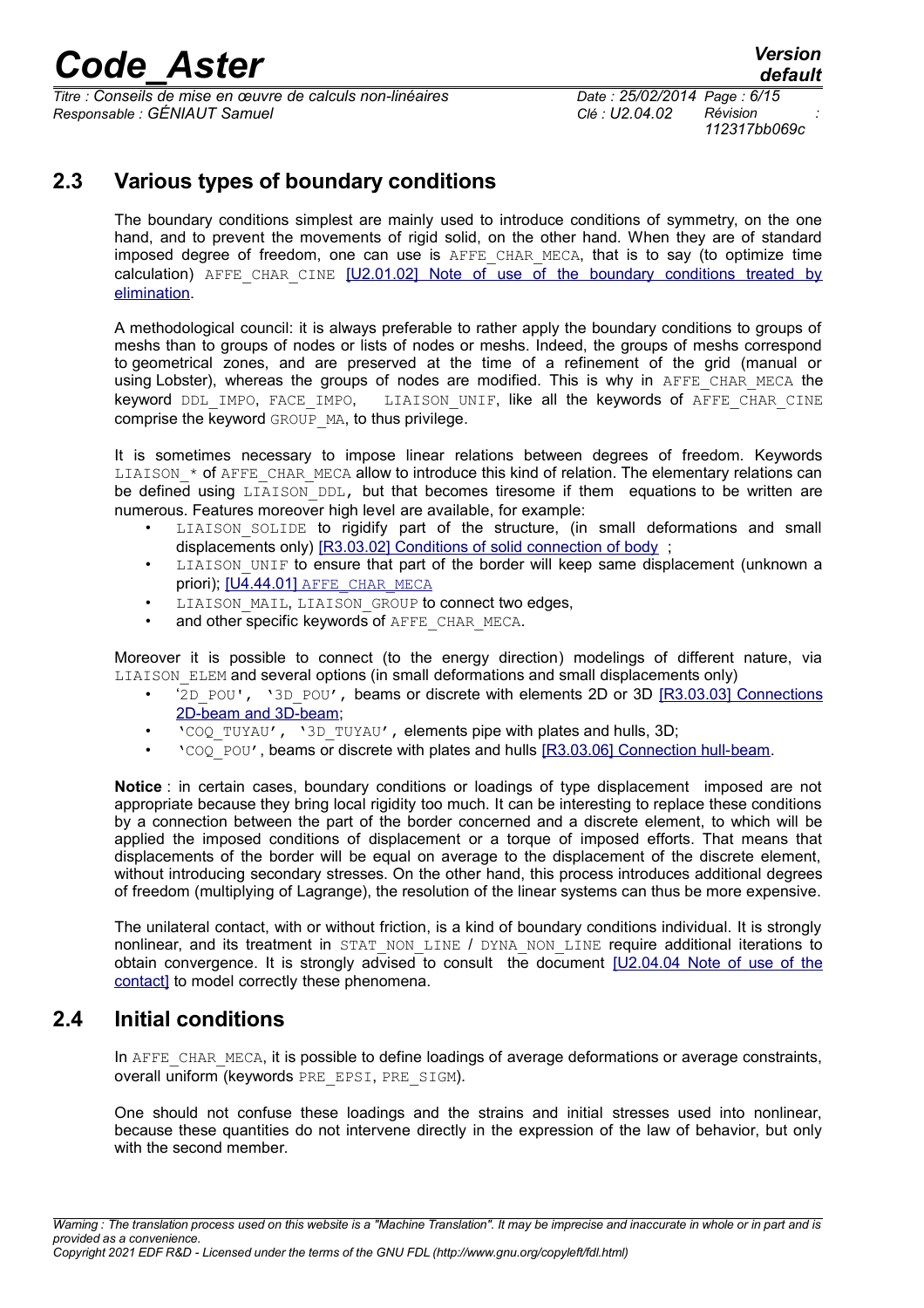*Titre : Conseils de mise en œuvre de calculs non-linéaires Date : 25/02/2014 Page : 7/15 Responsable : GÉNIAUT Samuel Clé : U2.04.02 Révision :*

*default*

The stress fields, displacements and variable internal initial are to be provided directly in STAT\_NON\_LINE (keyword ETAT\_INIT). To build these fields, it can be useful to consult it document [\[U2.01.09\] analytical Definition of a stress field and a field of internal variables initial.](http://www.code-aster.org/V2/doc/default/fr/man_u/u2/u2.01.09.pdf)

### **3 Materials and behaviors**

#### **3.1 Choice of the law of behavior**

The choice of the law of behavior is of course function of the material which one models, but also phenomena to be treated: for example, the same steel will be elastoplastic at low temperature, and viscoplastic at high temperature. Values of the parameters of these laws (in DEFI\_MATERIAU ) are often identified in a range of deformation, speed, temperature quite specific.

- For the elastoplastic behaviors, to see [\[U2.04.03\] Choice of the behavior élasto- \(visco\) plastic](http://www.code-aster.org/V2/doc/default/fr/man_u/u2/u2.04.03.pdf)
- For the laws with damage (case of the concrete for example), to see [\[U2.05.06\] Realization of](http://www.code-aster.org/V2/doc/default/fr/man_u/u2/u2.05.06.pdf)  [calculations of damage into quasi-static](http://www.code-aster.org/V2/doc/default/fr/man_u/u2/u2.05.06.pdf)
- Pour metallurgy, to see [\[U2.03.04\] Note of use for calculations thermometallomecanic on steels](http://www.code-aster.org/V2/doc/default/fr/man_u/u2/u2.03.04.pdf)
- Pour porous environments in THM, to see [\[U2.04.05\] Note of use of model THM](http://www.code-aster.org/V2/doc/default/fr/man_u/u2/u2.04.05.pdf) and [\[R7.01.11\]](http://www.code-aster.org/V2/doc/default/fr/man_r/r7/r7.01.11.pdf) [Model of behavior THHM](http://www.code-aster.org/V2/doc/default/fr/man_r/r7/r7.01.11.pdf)
- For the use of elements CZM, to see [\[U2.05.07\] Note of use of the models of cohesive zones](http://www.code-aster.org/V2/doc/default/fr/man_u/u2/u2.05.07.pdf)

#### **3.2 Keywords of BEHAVIOR**

#### **3.2.1 DEFORMATION**

This keyword makes it possible to define the assumptions used for the calculation of the deformations: by default, one considers small displacements and small deformations. The type of deformation used can have a great influence on calculation as soon as a component of the deformations exceeds a few % (typically 5%).

- **SMALL** : small deformations, small displacements. Linearity of the operator deformation.
- **GROT\_GDEP** : allows to treat great rotations and great displacements, but while remaining in small deformations. This is particularly useful for the slim structures (modelled in beams, hulls, or 3D) and the study of buckling (see for example the test [\[V6.02.134\] SSNL134 - Ruin elastoplastic of](http://www.code-aster.org/V2/doc/default/fr/man_v/v6/v6.02.134.pdf)  [the gantry of Lee](http://www.code-aster.org/V2/doc/default/fr/man_v/v6/v6.02.134.pdf) ).

With regard to the laws very-rubber bands of the type ELAS VMIS, they are not adapted with the great deformations (loss of existence of the solution, to see the §2,1 of [\[R5.03.20\] Relation of](http://www.code-aster.org/V2/doc/default/fr/man_r/r5/r5.03.20.pdf) [nonlinear elastic behavior in great displacements \)](http://www.code-aster.org/V2/doc/default/fr/man_r/r5/r5.03.20.pdf). It is necessary to use is a model great deformations with VMIS ISOT, that is to say the behavior ELAS\_HYPER.

- **GDEF\_LOG** : model of great deformations, using a measurement of deformation logarithmic curve, and which makes it possible to use elastoplastic laws of behaviour to isotropic or kinematic work hardening (see the list of the behaviors in [\[U4.51.11\] nonlinear Behaviors](http://www.code-aster.org/V2/doc/default/fr/man_u/u4/u4.51.11.pdf) ). The relation stress-strain being hypo-rubber band, this formulation is limited to the weak elastic strain (but great plastic deformations).
- **SIMO MIEHE** : model of great deformations of the laws of behaviors being based on a criterion of Von Mises with isotropic work hardening, and all the behaviours with isotropic work hardening associated with an undergoing material of the metallurgical phase shifts. The relation stressstrains rubber band is very-rubber band, which makes it possible to treat the great elastic strain (for little that has a direction for material used).
- other formulations exist, to see [\[U4.51.11\]](http://www.code-aster.org/V2/doc/default/fr/man_u/u4/u4.51.11.pdf).

#### **3.2.2 ALGO\_INTE , ITER\_INTE\_MAXI , RESI\_INTE\_RELA , ITER\_INTE\_PAS**

*Warning : The translation process used on this website is a "Machine Translation". It may be imprecise and inaccurate in whole or in part and is provided as a convenience. Copyright 2021 EDF R&D - Licensed under the terms of the GNU FDL (http://www.gnu.org/copyleft/fdl.html)*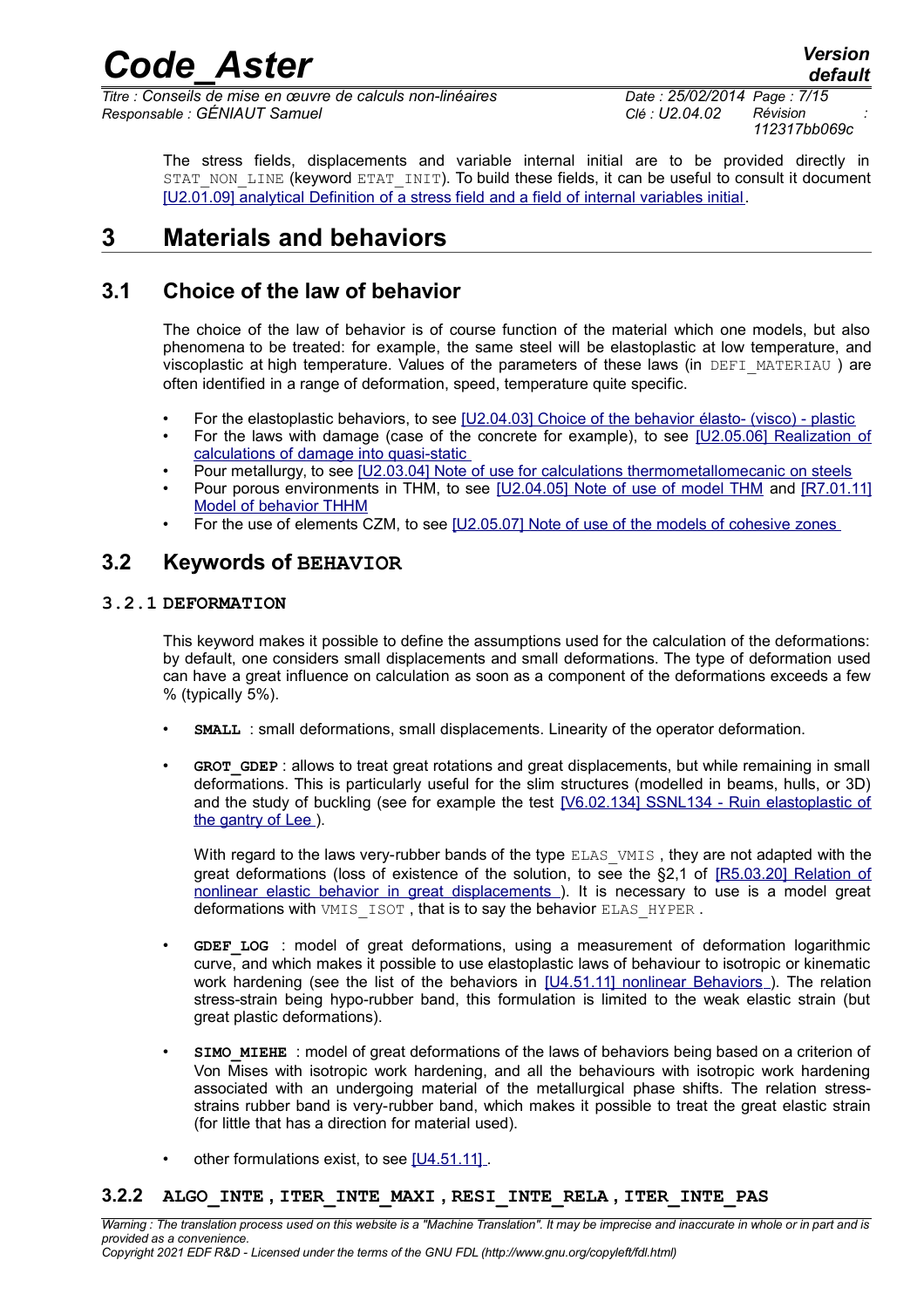*Titre : Conseils de mise en œuvre de calculs non-linéaires Date : 25/02/2014 Page : 8/15 Responsable : GÉNIAUT Samuel Clé : U2.04.02 Révision :*

*default*

Allows to specify the type of diagram of integration to solve the equation or the system of non-linear equations formed by the equations constitutive of the models of behavior to internal variables. A method of by default resolution is planned for each behavior. However, it is possible to modify the method of by default resolution for a certain number of behaviors (see [\[U4.51.11\]\)](http://www.code-aster.org/V2/doc/default/fr/man_u/u4/u4.51.11.pdf).

In the case of an iterative resolution (i.e. if ALGO INTE is not ANALYTICAL), keywords ITER INTE\_MAXI and RESI\_INTE\_RELA the maximum number of iterations and the relative residue define to integrate the behavior. If this integration fails, it is possible to subdivide the step of time, that is to say locally (keyword ITER INTE PAS) that is to say overall (order DEFI LIST INST). The value by default of ITER INTE MAXI is 20. That can be insufficient for certain behaviors (MONOCRYSTAL for example). Not to hesitate in this case to increase this parameter (100 for example). On the other hand it is strongly disadvised increasing  $\texttt{\tiny{REST\_INTER\_REL}}$  ( $10^{-6}$  by default), under penalty of obtaining not converged solutions.

The local subdivision of the step of time is average to improve the robustness of local integration, on the other hand it does not make it possible to provide a coherent tangent matrix (loss of the quadratic convergence of the total problem).

#### **3.2.3 POST\_ITER=' CRIT\_RUPT'**

Definition of a criterion of rupture in constraint criticizes in postprocessing of the iterations of Newton, with each step of time. If the greatest average principal constraint in an element exceeds a given threshold *<sup>c</sup>* , the Young modulus is divided with the step of time following by a coefficient. These two coefficients are defined under the keyword CRIT\_RUPT of the operator DEFI\_MATERIAU.

#### **3.2.4 RESI\_RADI\_RELA**

<span id="page-7-0"></span>Measurement of the error due to the discretization in time, directly connected to the rotation of the normal on the surface of load. One calculates the angle between the normal with the criterion of plasticity at the beginning of the step of time and the normal with the criterion of plasticity calculated at the end of the step of time. The step of time is cut out (*via* DEFI\_LIST\_INST) if the error is higher than the tolerance defined by the user.

This criterion is operational for the elastoplastic behaviors of Von Mises with work hardening isotropic, kinematic linear and mixed and for the behaviors élasto-visco-plastics of Chaboche.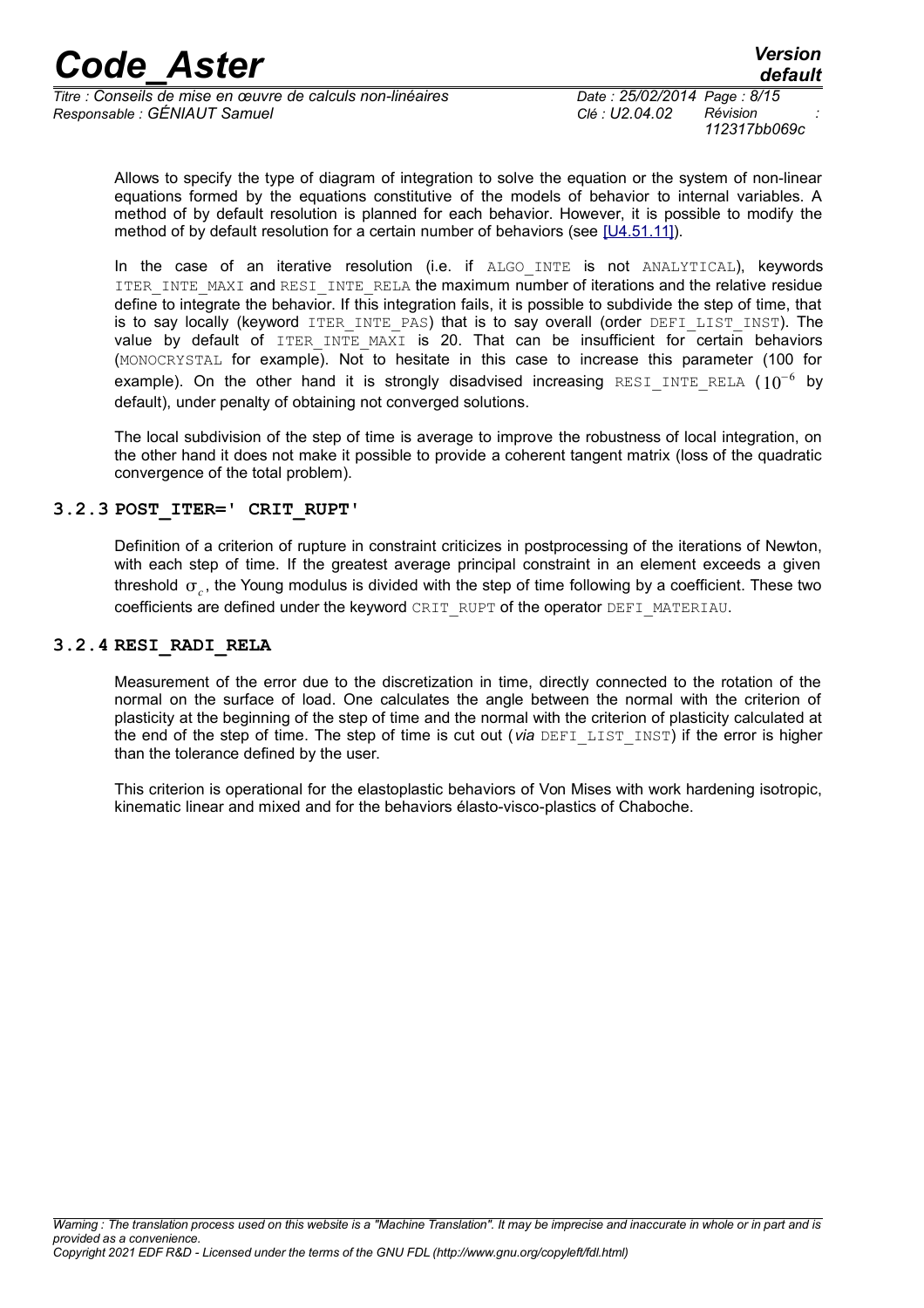*Titre : Conseils de mise en œuvre de calculs non-linéaires Date : 25/02/2014 Page : 9/15 Responsable : GÉNIAUT Samuel Clé : U2.04.02 Révision :*

### **4 Non-linear resolution**

3 great types of non-linearities in *Code\_Aster* are the following:

- non-linearity related to the behavior of material (for example plastic);
- non-linearity related to the geometry (for example in great displacements);
- non-linearity related to contact-rubbing.

The general advices of resolution of non-linear problems are the object of a specific document which one strongly recommends the reading: [\[U2.04.01\] "the Councils of use of](http://www.code-aster.org/V2/doc/default/fr/man_u/u2/u2.04.01.pdf) [STAT\\_NON\\_LINE](http://www.code-aster.org/V2/doc/default/fr/man_u/u2/u2.04.01.pdf)[".](http://www.code-aster.org/V2/doc/default/fr/man_u/u2/u2.04.01.pdf)

Before any non-linear calculation, it is essential to make sure that calculation functions correctly in linear elasticity. Non-linearities could then be added the ones after the others.

One briefly recalls the major advices on the temporal discretization and the digital parameters of nonlinear resolution in the following paragraphs.

#### **4.1 Non-linearity and temporal discretization**

The resolution of a non-linear problem generally requires to apply the external loading gradually, by increment of load. Thus time (or pseudo-time into quasi-static) is discretized in step of time and to each step of time an increment of load corresponds (to see [§2.2\)](#page-4-0). The smaller the step of time is, the less the problem is non-linear thus easier to solve. In order to authorize the under-cutting of the step of time in the event of failure of convergence, it is essential to use the order DEFI\_LIST\_INST (for more details on management of the list of moments, to see the paragraph §3.1 document [\[U2.04.01\]\)](http://www.code-aster.org/V2/doc/default/fr/man_u/u2/u2.04.01.pdf)

To check the coherence of the data (system of units, boundary conditions, characteristics elementary, effect of the variables of orders), it is always useful to carry out a first linear elastic design (STAT\_NON\_LINE/RELATION=' ELAS', or MECA\_STATIQUE), before any nonlinear study, then to add nonthe linearities ones after the others.

#### **4.2 Digital parameters for the non-linear algorithm of resolution**

By default, the non-linear algorithm of resolution is based on the method of Newton-Raphson (STAT\_NON\_LINE/METHODE=' NEWTON').

It is advised to use a tangent matrix reactualized with each iteration of Newton: REAC ITER=1 in order to facilitate the convergence of the algorithm (see the paragraph §2.2 document [\[U2.04.01\]\)](http://www.code-aster.org/V2/doc/default/fr/man_u/u2/u2.04.01.pdf).

It is strongly recommended not to increase the convergence criteria of the method of Newton (RESI\_GLOB\_RELA=10<sup>-6</sup> by default). Other convergence criteria are also available (see the paragraph §3.3 document [\[U2.04.01\]\)](http://www.code-aster.org/V2/doc/default/fr/man_u/u2/u2.04.01.pdf).

Note:

- For lenitive problems, *Code\_Aster* offer the possibility of using an alternative method with the method Newton-Raphson: it is the method IMPLEX who is a robust but approximate method (see the paragraph §4.5 document [\[U2.04.01\]\)](http://www.code-aster.org/V2/doc/default/fr/man_u/u2/u2.04.01.pdf).
- For an optimization of the computing time, *Code\_Aster* offer the possibility of using an inaccurate method of Newton (provided that the selected linear solvor is an iterative solvor): it is the method NEWTON KRYLOV.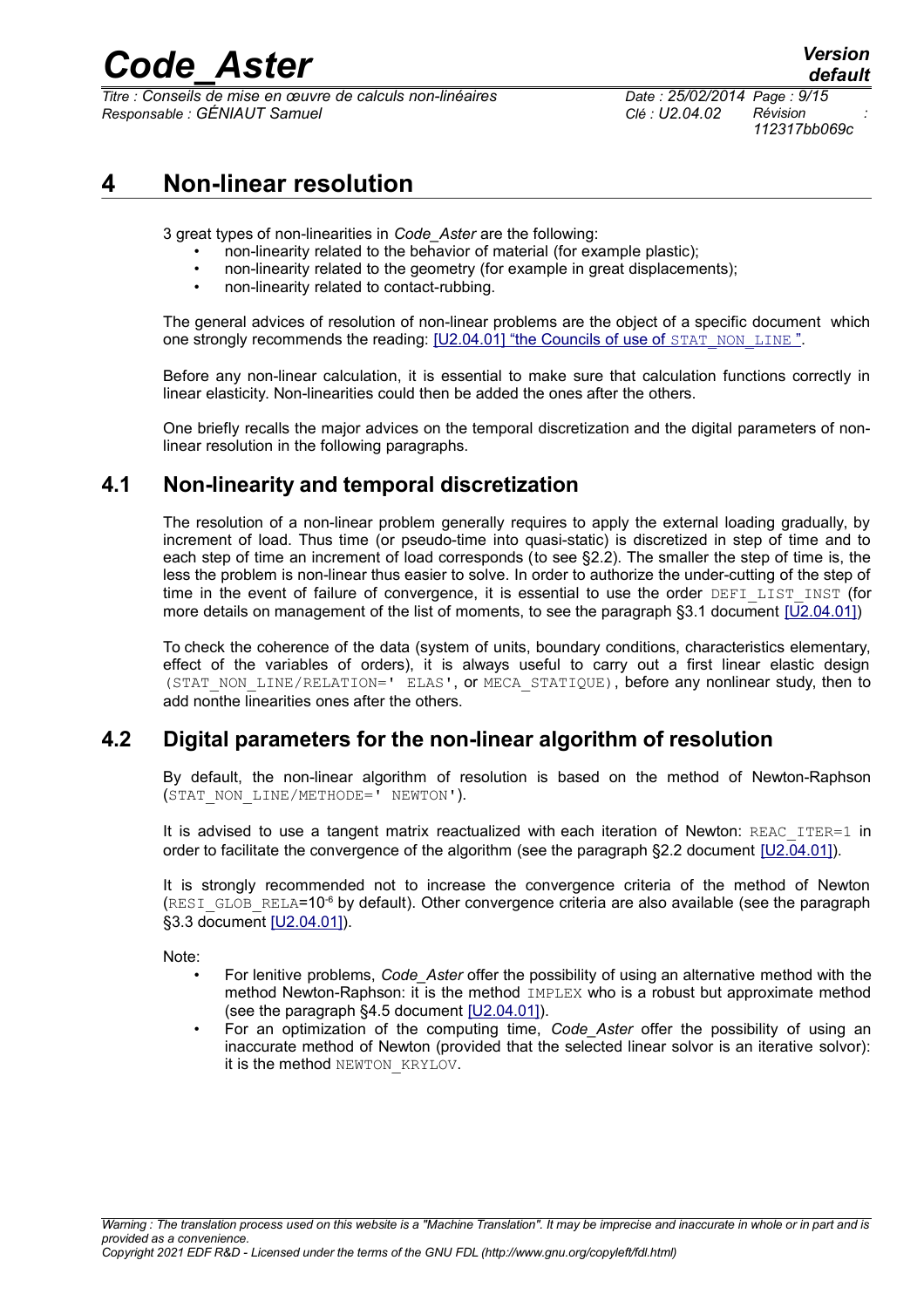*Titre : Conseils de mise en œuvre de calculs non-linéaires Date : 25/02/2014 Page : 10/15 Responsable : GÉNIAUT Samuel Clé : U2.04.02 Révision :*

### **5 Management memory/time and optimization**

Before speaking about optimization, the first question which one installation is how to choose the parameters of execution in Astk : total memory and time so that the first launching of calculation finishes correctly. Then, once calculation will have passed for the first time, it will be always possible to try to optimize it according to information which one will have recovered of the  $1<sup>er</sup>$  calculation.

#### **5.1 First execution of a calculation**

The knowledge of the memory size which one lays out is necessary. The answer depends of course on the object computer: centralized waiter, local machine…. On a local machine, it is always possible to authorize the maximum memory available whereas on the centralized waiter, it can be convenient not to ask too much memory under penalty of having to wait until the associated class of job is released.

**Estimate of the memory necessary** : into quasi-static, the total memory is generally function of the size of the linear systems to solve. For the isoparametric finite elements, it is rather easy to consider the size total of these systems. The number of degrees of freedom can be estimated by the relation: (many nodes of the grid) X (dimension of the problem (2 or 3))

This relation does not take into account the ddls relating to the boundary conditions dualized. But generally, this share is weak. If the finite elements are not isoparametric (mixed formulations for example), this estimate is more delicate.

In any case, the size of the linear systems is displayed with each resolution in the file .mess : full number of equations or the matrix is of size N equations. It is **important to know this number** (although with him only, it is not always a completely reliable indicator, because the memory and the time necessary with the resolution of a linear system depend on good of other parameters: size of the bandwidth, many nonworthless terms in the matrix, renumerotor… but that would take us along too far). Thus if one cannot estimate the size of the linear system, it is interesting of **for the first time to launch the study in degraded mode** : reading of the grid, assignment of element-finish, material and resolution (MECA\_STATIQUE or STAT\_NON\_LINE) with the direct solvor MUMPS. To launch the study simplified in interactive mode with interactive follow-up, then to once stop calculation information on the known size of the system.

In the ideal<sup>[1](#page-9-0)</sup>, it is necessary to have approximately 30 Go to make pass a calculation to a million degrees of freedom (case of the cube with a grid in HEXA8, of which a face is embedded by dualisation), minimal memory<sup>[2](#page-9-1)</sup> being 9 Go. The table below gives orders of magnitude of the "ideal" memory (or optimal) and minimal to solve a system of size given (with the direct solvor MUMPS).

| Many degrees of   Minimal memory<br>freedom |          | "Ideal" memory  |
|---------------------------------------------|----------|-----------------|
| 200000                                      | 1 Go     | 4 Go            |
| 400000                                      | $2.5$ Go | 9 <sub>Go</sub> |
| 600000                                      | 4 Go     | 15 Go           |
| 800000                                      | 6 Go     | 23 Go           |
| 1000000                                     | 9 Go     | 31 Go           |

Once the estimated necessary memory, one can launch complete calculation with direct solvor MUMPS. Following this 1<sup>er</sup> calculation, it is very interesting to look at:

In the file . mess total memory ( $JEVEUX + python + external$  bookstores) used by calculation: this information is displayed at the end of the file: to see MAXIMUM OF MEMORY UTILISEE BY THE PROCESS ;

<span id="page-9-0"></span>Ideal wanting to say management of memory here IN CORE

<span id="page-9-1"></span>Minimal wanting to say here for a management OUT\_OF\_CORE

*Warning : The translation process used on this website is a "Machine Translation". It may be imprecise and inaccurate in whole or in part and is provided as a convenience.*

*Copyright 2021 EDF R&D - Licensed under the terms of the GNU FDL (http://www.gnu.org/copyleft/fdl.html)*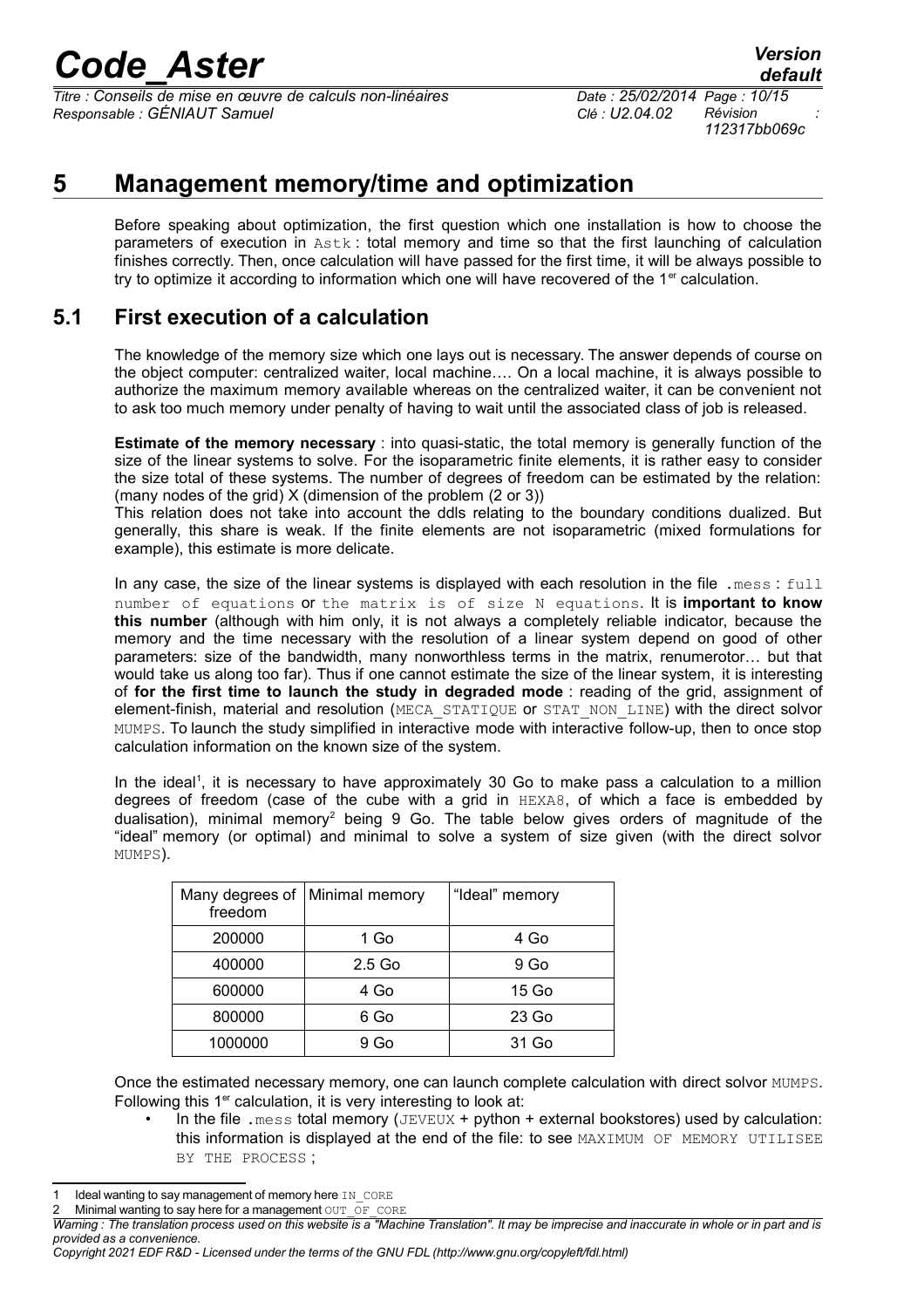*Titre : Conseils de mise en œuvre de calculs non-linéaires Date : 25/02/2014 Page : 11/15 Responsable : GÉNIAUT Samuel Clé : U2.04.02 Révision :*

*112317bb069c*

In the file . resu : the time of resolution (MECA\_STATIQUE / STAT\_NON\_LINE) compared to the total time of calculation.

### **5.2 Optimization of a calculation**

The optimization of a calculation on the aspects time and memory is an interesting operation but a little delicate because there does not exist miraculous formula. Moreover it is not always easy to make the distinction between optimization of the memory and optimization of the computing time, therefore in the following paragraphs, one gives tracks of optimization "in the broad sense" and one returns towards the adequate documents.

#### **Parallelism**

The use of parallelism is certainly the easiest solution and surest to decrease the computing time (and sometimes also memory necessary). Parallelism consists in carrying out operations on several processors at the same time. The installation of parallelism is effective only if the time spent in STAT NON LINE is dominating compared to the total time of calculation. For that, it is enough to choose an adequate solvor (example: MUMPS, PETSC), a version MPI of *Code\_Aster* and to specify the number of processors in Astk (finely Options/mpi\_nbcpu). On the centralized waiter aster4, one advises to start by choosing  $mpi$  nbcpu=2, to observe the saving of time then to start again with mpi\_nbcpu=4, then possibly mpi\_nbcpu=8. It is possible to choose mpi\_nbcpu=16 but one is likely to wait a long time before all these processors are available, therefore before calculation starts (all depends on the load machine!).

Many advices on parallelism are given in the document [\[U2.08.06\] "Note of use of parallelism".](http://www.code-aster.org/V2/doc/default/fr/man_u/u2/u2.08.06.pdf) Finer information over the times spent in each part of the resolution is also displayed, and can be used for better parameterizing calculation (time, memory, many processors…). One returns for that to documentation [\[U1.03.03\] "Indicating of performance of a calculation \(time/memory\)".](http://www.code-aster.org/V2/doc/default/fr/man_u/u1/u1.03.03.pdf)

#### **The linear solvor**

According to the size of the matrix, the use of an iterative solvor (like PETSC) instead of a direct solvor a saving of time will allow. For information, it is considered that an iterative solvor is faster than a direct solvor (by default) starting from approximately 200 000 equations in 3D. But that depends on the type of structure<sup>[3](#page-10-0)</sup>. The counterpart of the use of an iterative solvor is an unguaranteed robustness. It should be noted that the use of PETSC require a version MPI of *Code\_Aster* (even if one uses one processor). From a certain size of problem (a few million ddls), the use of a direct solvor becomes impossible and it is essential to use an iterative solvor.

In the event of failure of the resolution by an iterative solvor, the levers of actions are the choice of another preconditionnor (direct preconditionnor single precision by default LDLT SP, incomplete preconditionnor LDLT\_INC,...), the choice of another iterative algorithm (GMRES by default, CG, CR, …).

Many advices on the choice of the solvor are given in [\[U2.08.03\] "Note of use of the linear solveurs"](http://www.code-aster.org/V2/doc/default/fr/man_u/u2/u2.08.03.pdf).

#### **The management of the total base**

In the event of going beyond the limiting memory, one can exploit the filing of the results. Filing (keyword factor FILING of STAT\_NON\_LINE ) allows to appreciably reduce the size of the bases by selecting the saved moments. By default, all is filed (even moments resulting from the under-cutting of the step of time). In the phase of installation of a study, that can prove to be useful, but too expensive in memory. The observation and the follow-up of certain sizes can meet the need for filing efficiently (see  $\S 3.4$  [\[U2.04.01\] "the Councils of use of STAT\\_NON\\_LINE"\)](http://www.code-aster.org/V2/doc/default/fr/man_u/u2/u2.04.01.pdf). Once the study installation, one can restrict filing with a limited number of steps of time (urgent of postprocessing for example).

To reduce the obstruction of the structure of data result, it is possible to choose *a posteriori* fields to be filed either by indicating the fields to be preserved, or by indicating the fields to exclude (order EXTR RESU). The extraction can also be done on part of the grid or model. The order TO DESTROY can also be used to destroy a concept. Following these operations of extraction or suppressioN, it is necessary to specify RETASSAGE=' OUI' in the order END in order to recover the disk space indeed associated with the total base.

To reduce the size of the files result to format MED (.rmed): to use IMPR\_RESU/RESTREINT.

*Copyright 2021 EDF R&D - Licensed under the terms of the GNU FDL (http://www.gnu.org/copyleft/fdl.html)*

<span id="page-10-0"></span><sup>3</sup> A cube is penalizing for the direct solvor, whereas a mean or slim structure gives an advantage to the direct solvor

*Warning : The translation process used on this website is a "Machine Translation". It may be imprecise and inaccurate in whole or in part and is provided as a convenience.*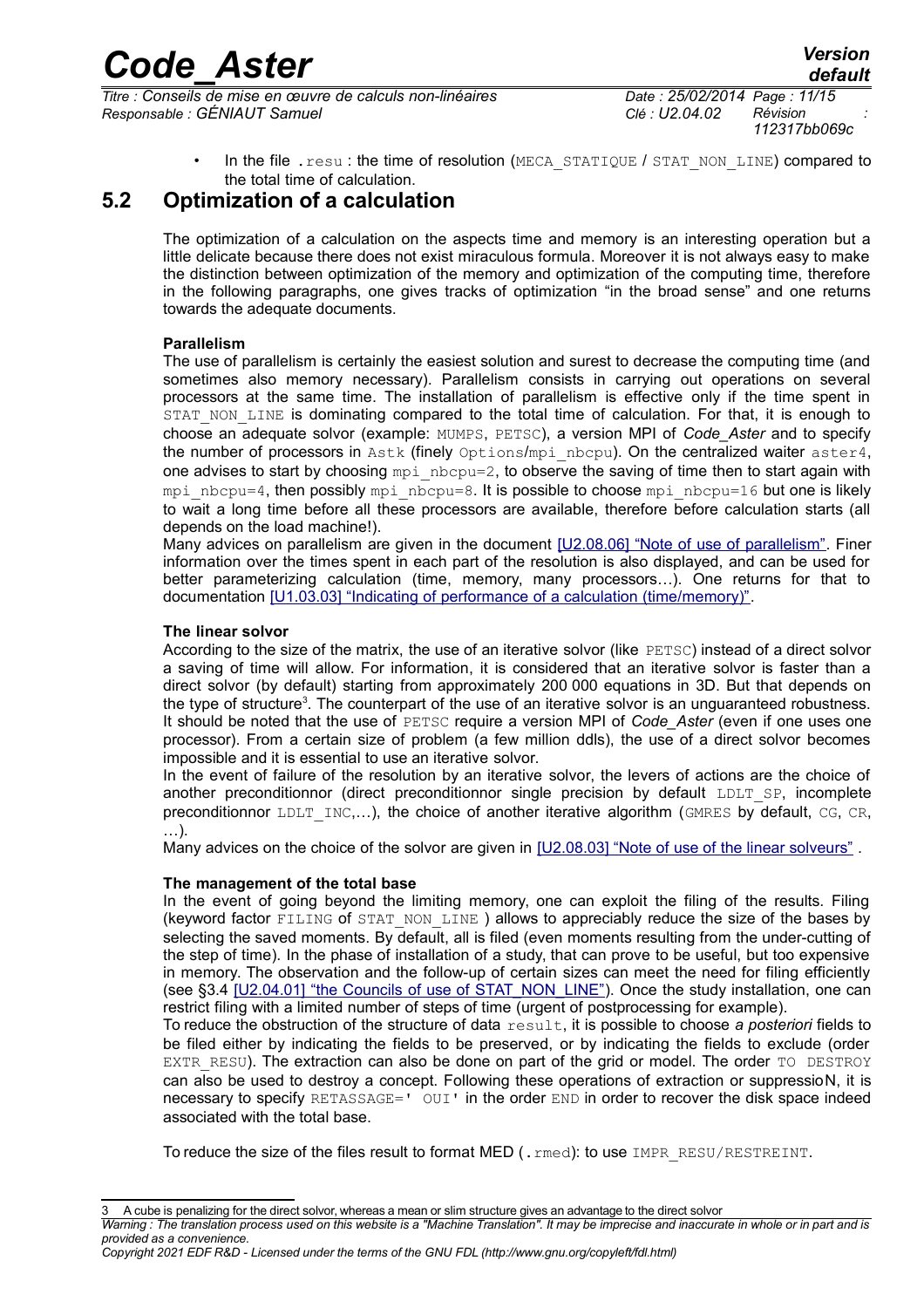*Titre : Conseils de mise en œuvre de calculs non-linéaires Date : 25/02/2014 Page : 12/15 Responsable : GÉNIAUT Samuel Clé : U2.04.02 Révision :*

*112317bb069c*

*default*

In an objective of a continuation, one can in certain cases replace the base by the impression of fields MED. The "continuation" will begin then with the orders BEGINNING then LIRE RESU.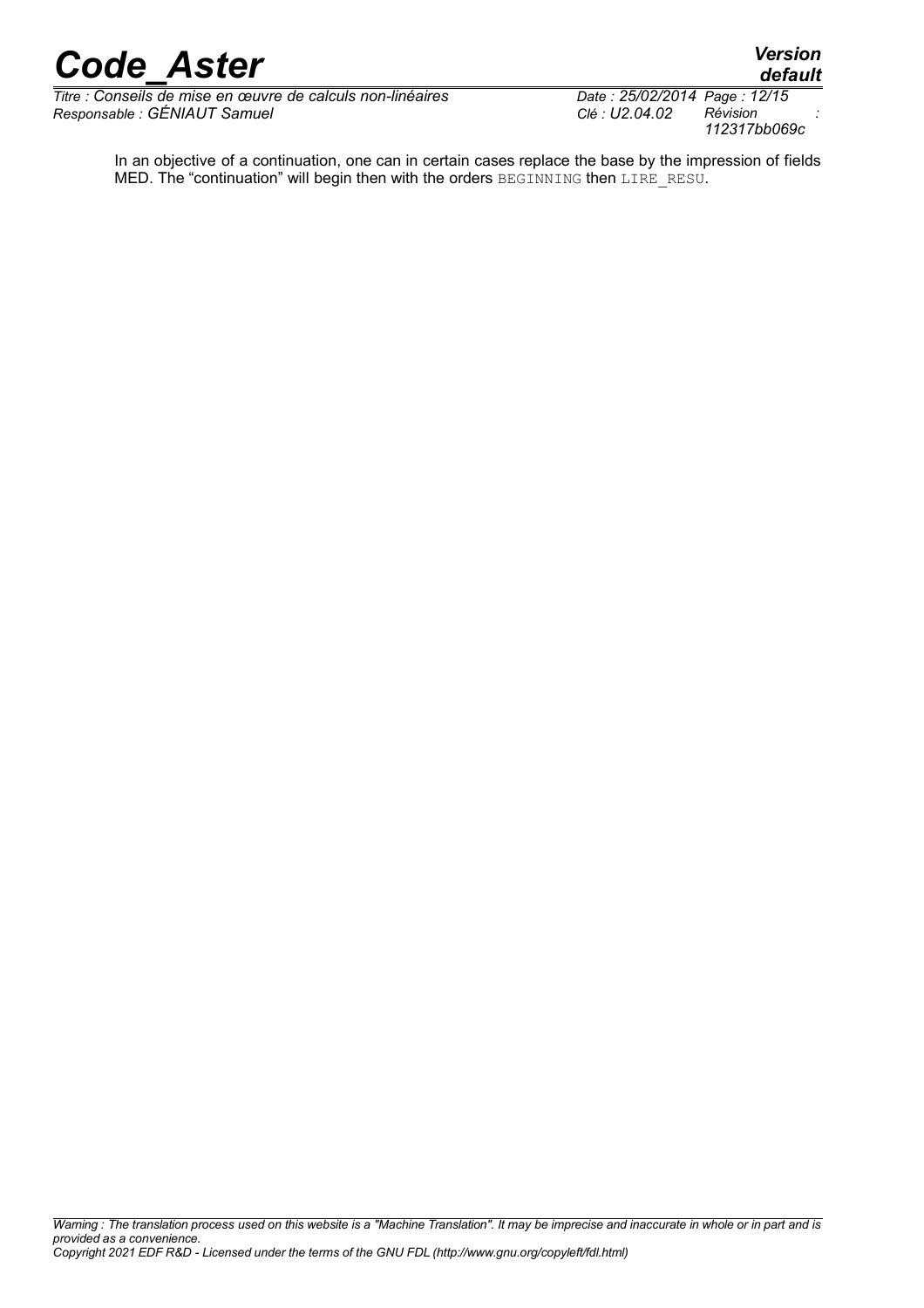*Titre : Conseils de mise en œuvre de calculs non-linéaires Date : 25/02/2014 Page : 13/15 Responsable : GÉNIAUT Samuel Clé : U2.04.02 Révision :*

### **6 Quality control**

In a general way, the total quality of a study depends on several factors. Among the causes which can deteriorate the quality of a study, one can distinguish in particular:

- uncertainties on the data,
- choices of modeling (passage of the physique to digital),
- errors of discretization, once data established and modeling selected.

#### **6.1 Uncertainties on the data**

On this point uncertainties can be multiple because they can relate to each following aspect.

- The data material: once the law of behavior chosen, and its parameters correctly identified on adapted tests of characterization, it can remain an uncertainty on the values of the parameters of this law, which had with the variability of materials.
- The geometry exact of the structure to be modelled can comprise uncertainties: real dimensions are not those envisaged with the design, or the degradation of the shape of a part leads to a badly controlled geometry (apart from any aspect of discretization).
- Loadings (including thermics or due to other variables of orders: irradiation, hydration, drying, etc.) and the boundary conditions can present many uncertainties.
- Initial conditions, in particular those due to manufacturing (residual stress, initial work hardening).

For each dubious parameter evoked above, it will be sometimes necessary to carry out an analysis of sensitivity:

- that is to say the user carries out some simulations for extreme values of the dubious parameters, which is enough in the case of a monotonous variation to the result to these parameters (but it is not always the case: for example the dependence of the constraints to the extreme values of temperature, with coefficients material which are function, it is not commonplace.) On this subject let us announce the possibility of carrying out very simply parametric calculations with *Code* Aster (cf. [\[U2.08.07\] Distribution of parametric calculations\)](http://www.code-aster.org/V2/doc/default/fr/man_u/u2/u2.08.07.pdf)
- that is to say in the case of highly variable parameters, it carries out an analysis mechanicreliability engineer, with OpenTurns [\(http://www.openturns.org\)](http://www.openturns.org/) coupled to *Code\_Aster*, in the platform Salomé-Meca [\[SV1.04.01\] Administrative of chained study Openturns/Aster\)](http://www.code-aster.org/V2/docsmeca/default/fr/intranet/man_sv/sv1/sv1.04.01.pdf).

### **6.2 Choice of modeling and checking of the data**

Even if the data are reliable, the quality of the results also depends on choices carried out by the user relating to simulation to carry out. The paragraphs precedent describe these choices. Let us point out some general advices:

- Beyond the grid, it can be useful to check the data of calculation, such as for example, to visualize the boundary conditions and loadings (direction and place of application), the assignments of materials, and the elementary characteristics (orientation of the beams, thicknesses, sections). For that, to use IMPR\_RESU/CONCEPT.
- Other checks can be carried out directly in the command file; for example, to check the coherence of the system of units, the boundary conditions, the elementary characteristics, it is always useful to carry out a first elastic design, before any nonlinear study.
- To check the data material, it can be useful to carry out with the setting in data of *Code\_Aster* a test simpler than the study, for example on material point (SIMU POINT MAT). Is the curve of traction and compression found?
- The calculation of the mass (or the volume) of the structure also is part of the simple but sometimes useful checks.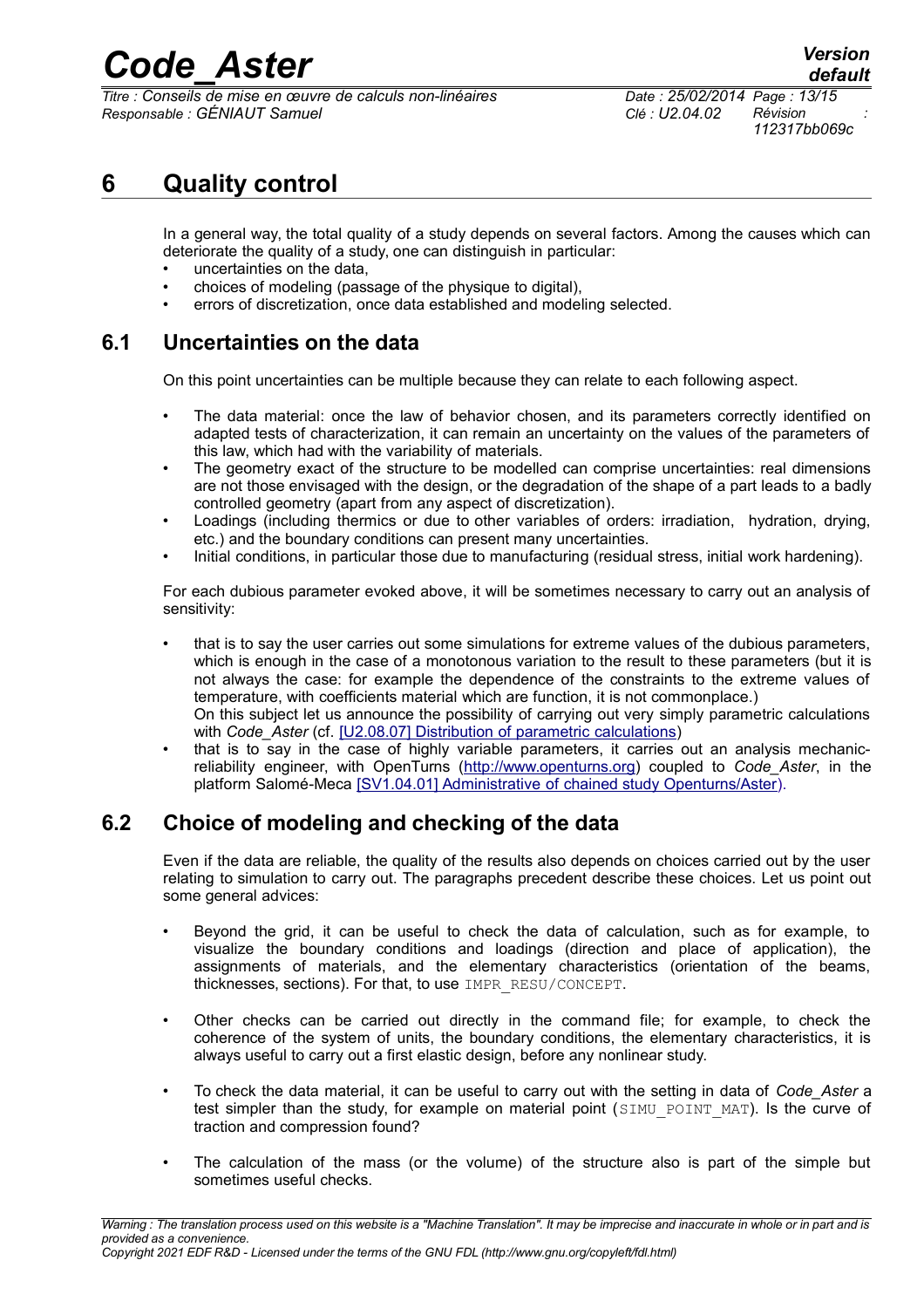*Titre : Conseils de mise en œuvre de calculs non-linéaires Date : 25/02/2014 Page : 14/15 Responsable : GÉNIAUT Samuel Clé : U2.04.02 Révision :*

*default*

### **6.3 To control the errors due to the space discretization**

On this point, we point out some general information here, but the reading of [\[U2.08.01\] Use of the](http://www.code-aster.org/V2/doc/default/fr/man_u/u2/u2.08.01.pdf) [indicators of error and associated strategies of adaptation of grids](http://www.code-aster.org/V2/doc/default/fr/man_u/u2/u2.08.01.pdf) more than is advised.

Independently of any desire to carry out adaptation of grid, we advise to check the initial grid with the order MACR\_INFO\_MAIL [\[U7.03.02\] Macro-order](http://www.code-aster.org/V2/doc/default/fr/man_u/u7/u7.03.02.pdf) [MACR\\_INFO\\_MAIL](http://www.code-aster.org/V2/doc/default/fr/man_u/u7/u7.03.02.pdf). This order makes it possible to realize, with few expenses, the following checks:

- to check the agreement of the grid with the initial geometry (in dimension, volume);
- to list them GROUP\_MA and GROUP\_NO, for a good modeling of the boundary conditions;
- to diagnose possible problems (connexity, holes, interpenetration of meshs);
- to provide quality standards of the meshs (evaluated mesh by mesh).

To more easily control the effect of the quality of the grid, an automatic strategy of adaptation of grid is operational: it is based on the software of adaptation of grid Lobster, which can be called directly since the command file of *Code\_Aster* or in the platform Salomé-Meca, and uses either of the indicators of error allowing to control the adaptation, or the values of a field, or the jump of a field from one element to another. Several motivations appear to adapt a grid:

- The grid is very complicated to realize: one starts from a simple version and one entrusts to an automatic process the responsibility to refine it of.
- One wants to ensure itself convergence of the digital solution: rather than to realize with the hand of the increasingly fine grids, one lets the software seek itself the places where it would be necessary to refine the grid to increase the precision of the result.
- The conditions of calculation change during its unfolding: the zones which must be with a grid finely move. If one nets fine everywhere as of the beginning, the grid is too large. While adapting progressively, (refinement - déraffinement) the grid will be fine only at the places necessary: its size will be reduced and the quality of the solution will be good.

The zones to be refined can be located:

- Maybe with an indicator of error. Let us note that simplest (ZZ1, of Zhu-Zienkiewicz type) are very robust, available in 2D and 3D, and even if they do not provide best raising an error, their variations are enough to control the adaptation. The estimators in quantity of interest are more relevant to provide a terminal of the made mistake.
- Maybe with a field (deformation, variable interns) relevant. Attention, in plasticity, the constraint of Von Mises is not it always. One can use:
	- that is to say values extreme of this field (for example to ask to refine the 5% of elements which has the values strongest).
	- that is to say to control the adaptation by the jump of the values of this field to the border between two finite elements.
- Maybe by boxes (uniform refinement in geometrical zones).

For more information, to see [\[U2.08.01\] Use of the indicators of error and associated strategies of](http://www.code-aster.org/V2/doc/default/fr/man_u/u2/u2.08.01.pdf) [adaptation of grids](http://www.code-aster.org/V2/doc/default/fr/man_u/u2/u2.08.01.pdf)

### **6.4 Errors of discretization in time**

For most nonlinearities (behavior, contact, great deformations) the temporal discretization influences the result. Results of convergence exist (extremely fortunately) in all the classical cases (élasto-viscoplasticity, contact), but it remains nevertheless to be made sure that for a step of selected time the solution is sufficiently close to the continuous solution in time.

The simplest solution is similar to uniform refinement for the adaptation of grid: it consists to uniformly refine the step of time on all the transient and to start again STAT\_NON\_LINE. This can be automated thanks to a functionality of DEFILIST INST (see [\[U2.04.01\] a](http://www.code-aster.org/V2/doc/default/fr/man_u/u2/u2.04.01.pdf)nd [\[U4.34.03\]\)](http://www.code-aster.org/V2/doc/default/fr/man_u/u4/u4.34.03.pdf).